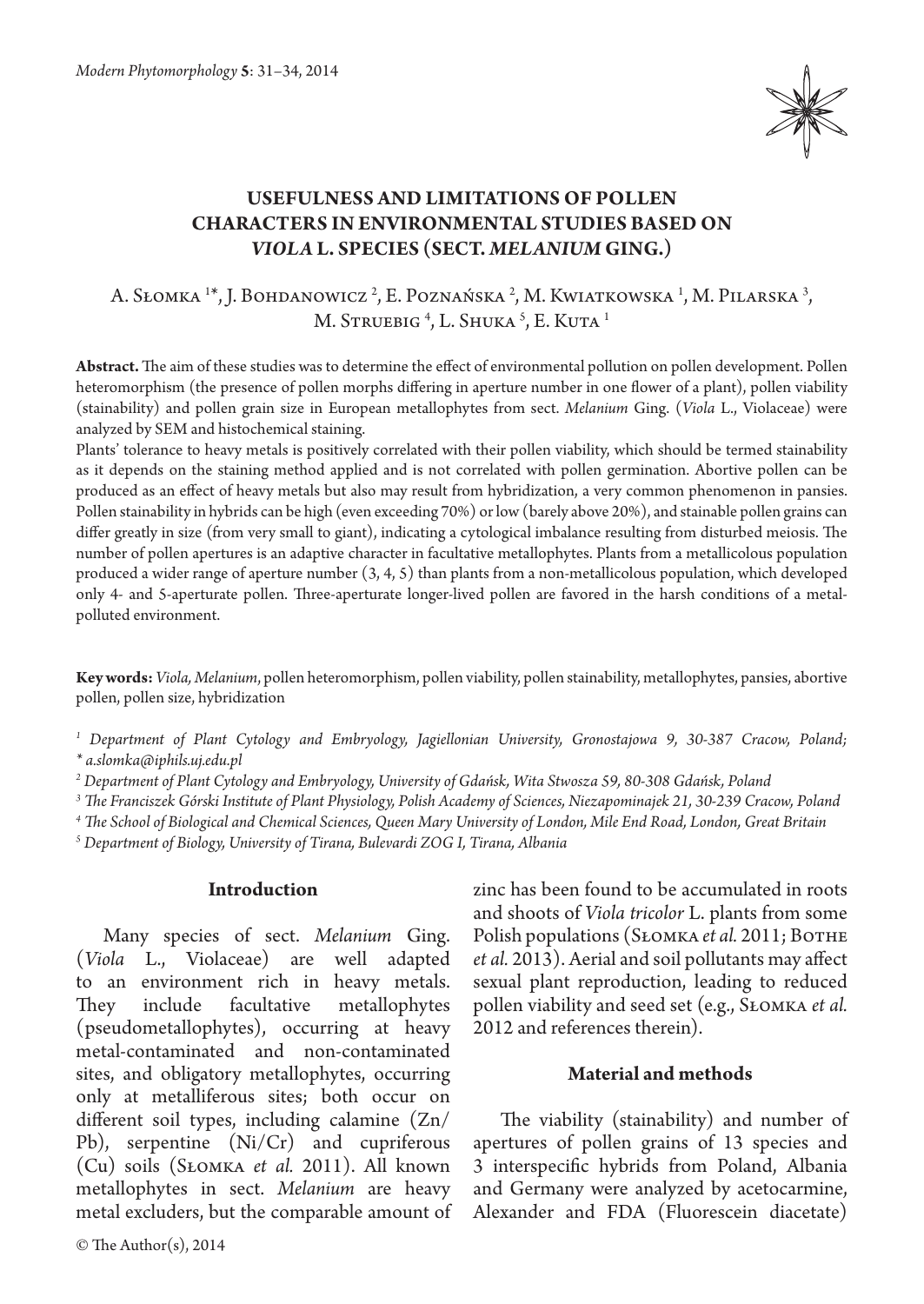tests. The studied material was fresh or was fixed in FAA (5 ml 40% formaldehyde, 5 ml glacial acetic acid, 90 ml 70% ethanol). For SEM, dried pollen grains were dusted onto stubs with SPI carbon-conductive double-sided adhesive discs, gold-coated (SPI-MODULE™ Sputter Coater, Structure Probe Inc., Chester, PA USA), and examined in a Philips XL 30 SEM scanning electron microscope.

#### **Results and discussion**

In sect. *Melanium* approx. 74% of the species produce pollen morphs differing in aperture number in one flower of a plant, called heteromorphic pollen (NADOT *et al.* 2000). The number of apertures is determined by the mode of meiosis (cytokinesis type, callose deposition, orientation of meiotic axes, etc.) (Ressayre *et al.* 2003), and in pansies ranges from 3 to 6 (Fig. 1 A-F). Environmental conditions such as altitude or frequency of pollinators can alter aperture number (TILL-BOTTRAUD *et al.* 1999) but there are no data on the effect of heavy metals on pollen heteromorphism in pansies. Our study suggests that pollen heteromorphism is an adaptive character for survival at metal-polluted sites. *V. tricolor* at localities polluted with heavy metals produced 3-, 4- and 5-aperturate (-colpate) pollen grains (Fig. 1 B-E), while at non-polluted sites only 4- and 5-aperturate (Fig. 1 A). The 3-aperturate pollen morph is longer-lived than 4- or 5-aperturate morphs and thus is favored under harsh conditions (Słomka *et al.* 2008).

Plants growing at metalliferous sites exhibit impaired sexual reproduction in both male and female organs, although pollen seems to be more sensitive than female gametophytes (SAINI 1997). The frequency of degenerated pollen grains may even exceed 70% (MIČIETA & Murin 1996) in species poorly adapted for growth at sites bearing heavy metals. Pollen viability tests are simple and quick but their use is sometimes questioned, as their results depend on the pollen developmental stage, type of reagent used, staining conditions and other factors. In *V. tricolor* from a metallicolous population it ranged from 72% to 98%

depending on the test applied, and was highest in the acetocarmine test (Słomka *et al.* 2010). Stainability is not equivalent to pollen viability and pollen germination (Fig. 1 G). Stainable pollen can differ in size from very small to giant (Fig. 1 H); the extremes represent cytologically unbalanced pollen grains, an effect of disturbed male meiosis. Combining pollen size (diameter) analyses with histochemical tests increases their informative value. Reduced pollen stainability very often is correlated with a plant's tolerance and is considered a cost of tolerance. The higher the frequency of non-staining pollen, the less tolerant the plant. Our long-term studies on metallophyte violets indicate that obligatory metallophytes from calamine soils in Germany (e.g., *V. calaminaria* (Ging.) Lej.) (Pilarska & Kuta 2005) and from serpentine soils in Albania (e.g., *V. dukadjinica* W. Becker et Košanin, *V. raunsiensis* W. Becker et Košanin, *V. albanica* Halácsy) (Słomka *et al.*, unpubl. results) produced highly stainable pollen, uniform in size; the frequency of such pollen ranges from 82% to 95%, although shrunken, empty and cytoplasm-filled but nonstaining pollen were also observed (Fig. 1 I). They are well adapted for growth in a metalliferous environment and their tolerance costs are negligible. An exception is *V. westfalica* Ernst ( J. Heimans), a species endemic to Blankenrode (Westphalia, Germany), which produces a relatively low frequency of abortive pollen (20%) but also shows severe disturbances and degeneration in ovules and seeds. Its anomalies of sexual reproduction, including huge differences in pollen size, were not the effect of the polluted environment but rather of genetic instability, probably the result of the hybrid origin of this species; *V. westfalica* plants transplanted from a calamine heap to a control site showed similar disturbances of sexual processes (Siuta *et al.* 2005). Our work also showed that the facultative metallophyte *V. tricolor*, having undergone long-term adaptation to heavy metal-polluted soils during more than 100 years, developed normal pollen grains with 90% mean frequency of stainable pollen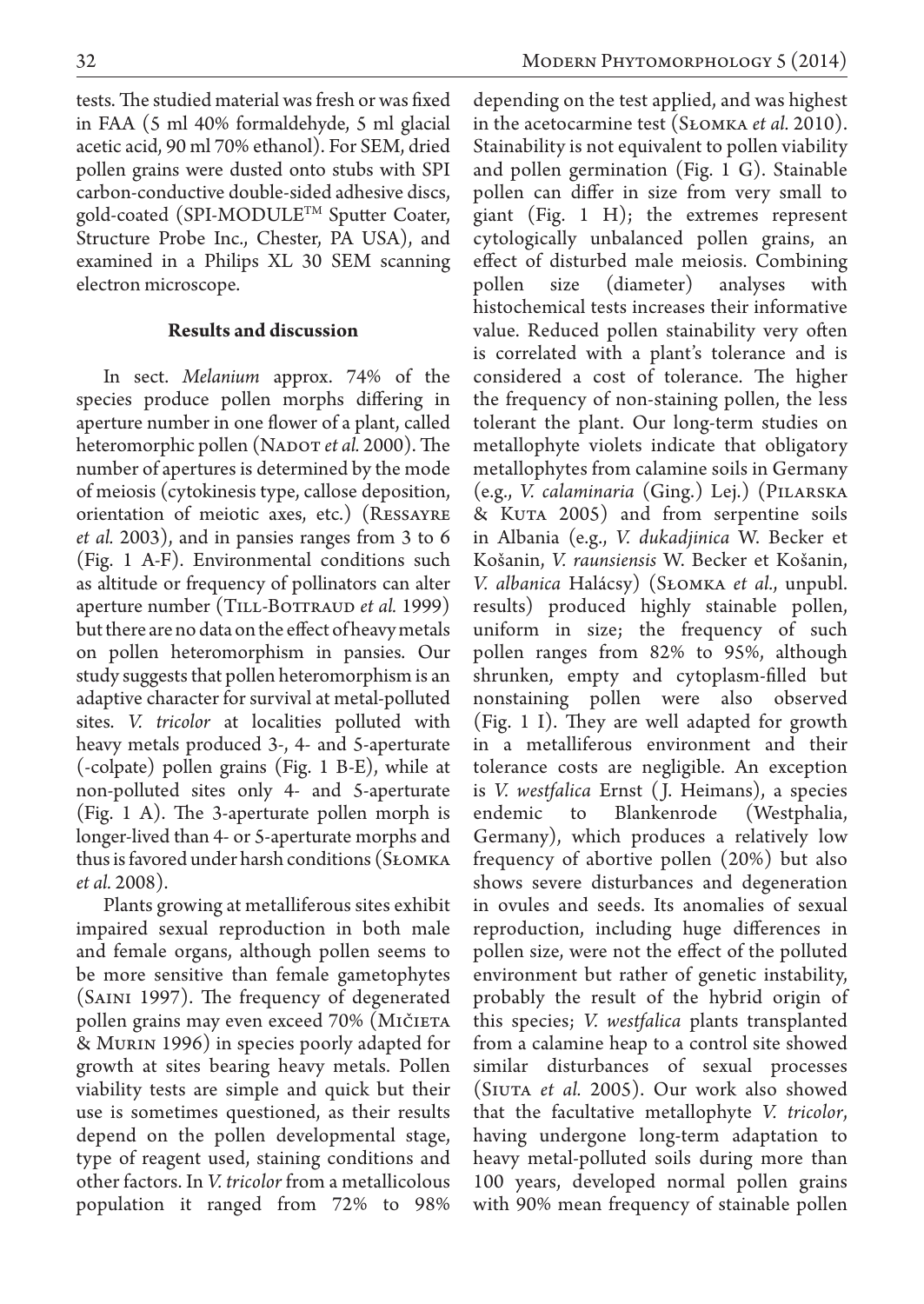

**Fig. 1.** Pollen heteromorphism, stainability and germination in metallophytes of sect. *Melanium*. SEM (**A-E, G**) and LM (**F, H, I**) micrographs. Pollen morphs isolated from one flower of *Viola tricolor* from non-metalliferous (**A**) and metalliferous (**B**) sites; 3-aperturate (**C**), 4-aperturate (**D**) and 5-aperturate (**E**) pollen of *V. tricolor* from metallicolous population; 6-aperturate pollen of *V. albanica* (**F**); pollen germination (arrow and magnification) at stigma of *V. raunsiensis* (**G**); different sizes of stainable pollen (Alexander test) in *V. albanica × V. dukadjinica* (**H**); non-stainable normal-size (arrow) and dwarf empty (arrowhead) pollen of *V. dukadjinica* (**I**). Bars in **A** = 200 µm, in **B, F, I** = 50 µm, in **C-E, H** = 20 μm, in **G** = 500 μm.

(Słomka *et al.* 2010). This stands in contrast to findings from research on 'newcomer' plants of other species accidentally introduced to polluted sites (e.g., *Vicia cracca*  L.), which had reduced pollen stainability and a high frequency of aborted and dwarf pollen grains, indicating disturbed microsporogenesis and low adaptation (IzmaiŁow 2000; Bogacz & KUTA 2002).

Reduced pollen stainability can also result from hybridization. Interspecific hybrids are extremely common among pansies because the genetic barriers between them are low (ERBEN 1996). Pollen stainability was dramatically reduced to  $25\%$  in the F<sub>1</sub> hybrid *V. westfalica × V. arvensis* Murray from Germany (HILDEBRANDT *et al.* 2006) but was relatively high (74%) in hybrids of *V. albanica × V. dukadjinica* from Albanian mountains (Słomka *et al*., unpubl. results). In the latter, high stainability was accompanied by variability of pollen grain size from very small to very large and even giant.

#### **Conclusions**

1) Pollen heteromorphism in pansies is an important character. The number of pollen apertures can be considered adaptive: the lower the number of apertures, the longer-lived the pollen.

2) Pollen stainability as estimated by histochemical tests is not an unequivocal measure of pollen viability and should